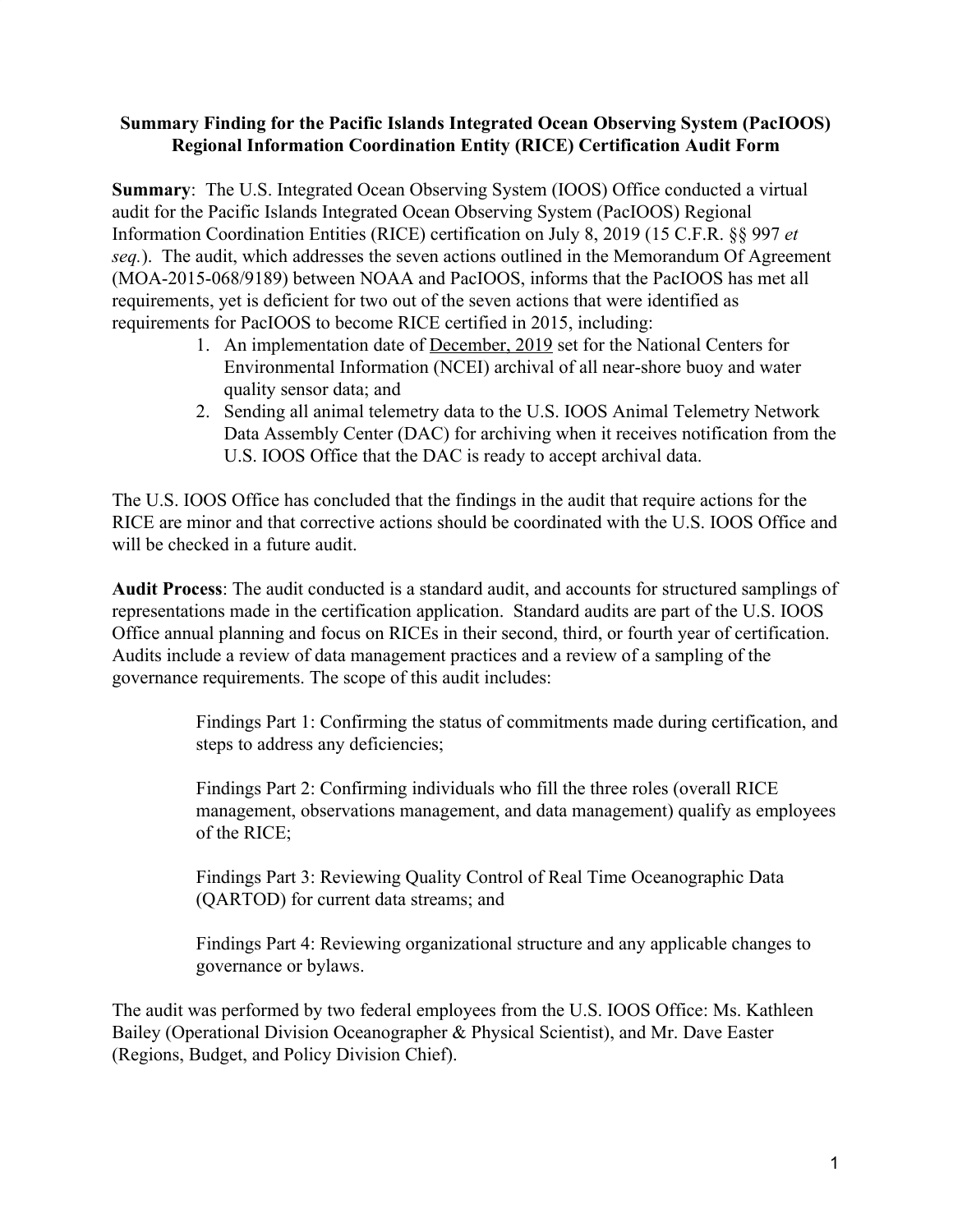### **Conclusions**:

### **Findings – Part 1 – Confirming the status of commitments made during certification, and steps to address any deficiencies (15 C.F.R. §§ 997).**

On August 27, 2015, the PacIOOS submitted an application to become RICE certified, which was granted November 3, 2015. As part of the PacIOOS initial certification and for PacIOOS to maintain RICE certification, seven actions were included to be completed within the initial five year agreement as outlined in the Memorandum Of Agreement (MOA-2015-068/9189) between NOAA and PacIOOS. Seven commitments were addressed in the audit (a-g below), two were identified as deficient. These include:

- a. Begin archiving the data collected from PacIOOS near-shore buoys and water quality sensors with NOAA's National Centers for Environmental Information (NCEI) by the end of March 2017. **This action has been completed.**
- b. Are all near-shore buoy and water quality sensor data archived with NCEI? **This action has not been completed, and is an ongoing effort.**
	- i. The U.S. IOOS Office has consulted with PacIOOS on this action and acknowledges that the NDBC process of pulling from PacIOOS' ERDDAP is not operational yet, yet is being addressed, and is an ongoing process.
- c. Send all profiling glider data to the U.S. IOOS Glider Data Assembly Center (DAC) for archiving when it receives notification from the U.S. IOOS Office that the DAC is ready to accept archival data. **This action has been completed.**
- d. Send all animal telemetry data to the U.S. IOOS Animal Telemetry Network Data Assembly Center (ATN DAC) for archiving when it receives notification from the U.S. IOOS Office that the DAC is ready to accept archival data. **This action has not been completed.**
	- i. The U.S. IOOS Office has consulted with PacIOOS on this action and acknowledges that it is an ongoing process. PacIOOS is accelerating their efforts to work with the ATN and to prepare the necessary meta-data that must accompany animal-borne sensor oceanographic profile data before it can be ingested into the ATN DAC.
- e. For variables with approved QARTOD manuals, QARTOD QC tests will be in place no later than December 2015. **This action has been completed.**
- f. For variables with QARTOD manuals in development, QARTOD QC tests will be in place within 6 months of publication of the manual. **Not applicable, stream flow data are the United States Geological Survey/federal data and PacIOOS does not collect or publish passive acoustic data.**
- g. Remove all Liquid Robotics wave glider data from PacIOOS data servers and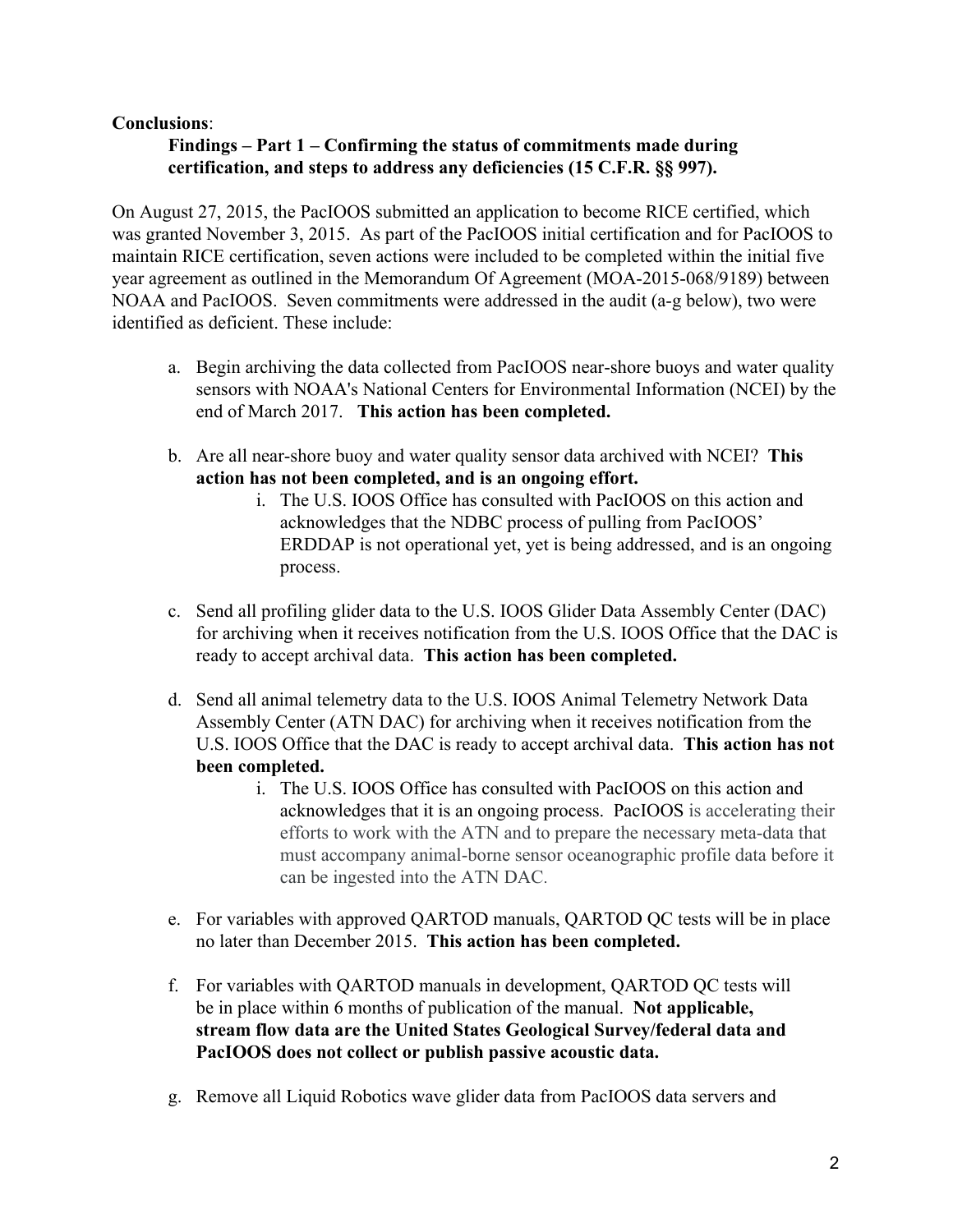data portals until the data are quality-controlled by Liquid Robotics. **This action has been completed.**

# **Findings – Part 2 – Confirming individuals who fill the three roles (overall RICE management, observations management, and data management) qualify as employees of the RICE (15 C.F.R. §§ 997.26).**

**This action has been completed, no further action is required.** Of the eight individuals listed, six are currently employed, and two are no longer employed. As part of the ongoing coordination effort regarding personnel change between the RICE and the IOOS Office, PacIOOS provided the information for Chip Young as a new Operations Coordinator and confirmed the following list of individuals that fulfill the three roles according to RICE certification.

- 1) Christopher Ostrander: overall RICE management a) No longer employed, replacement listed: None
- 2) Melissa Iwamoto: overall RICE management
	- a) Currently employed
- 3) Pierre Flament: observations management
	- a) Currently employed
- 4) Kim Holland: observations management
	- a) Currently employed
- 5) Margaret McManus: observations management
	- a) Currently employed
- 6) Mark Merrifield: observations management
	- a) No longer employed, replacement listed: Chip Young
- 7) Jim Potemra: data management
	- a) Currently employed
- 8) John Mauer: data management
	- a) Currently employed

# **Findings – Part 3 – Reviewing Quality Control of Real Time Oceanographic Data (QARTOD) for current data streams (15 C.F.R. §§ 997).**

**This action has been completed, no further action is required.** Of the three data streams selected for audit, all three have quality control (QC) procedures in place. The three data streams selected for audit include: 1) Currents; 2) Salinity; and 3) Temperature.

> a. Are there quality control procedures in place for these data streams, either by the RICE or by the data provider (Required no later than December 2015)? Currents: **Yes, QC procedures are in place.** Salinity: **Yes, QC procedures are in place.**

> > Temperature: **Yes, QC procedures are in place.**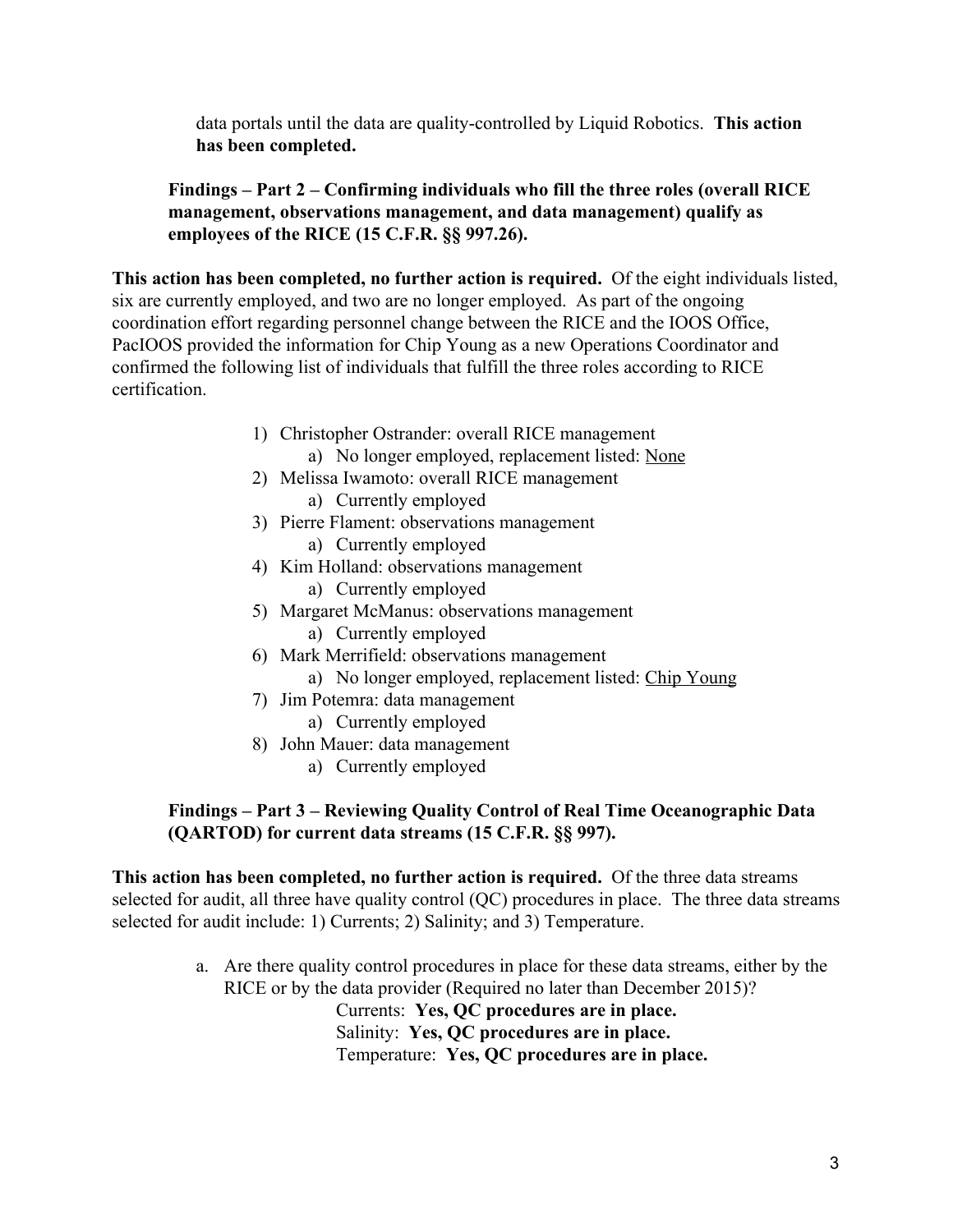- b. Are the datasets identified in the certification application publicly available in real-time or near real-time? **Yes, the datasets are available within PacIOOS Data Services.**
- c. Are the data access services described in the application fully functional? **Yes, data access services are fully functional at the time of this audit.**

**Findings – Part 4 – Reviewing organizational structure and any applicable changes to governance or bylaws (15 C.F.R. §§ 997).**

**The findings are in good standing, no further action is required.** Findings from the audit indicate that by-laws and governance structure have not changed. Elections to add members to the governing body occurred in 2017 and 2018.

- a. What is the composition of the Governing Board or governing body selected, and how is it representative of regional ocean observing interests?
	- ❏ For an up-to-date list of PacIOOS Governing Council (GC) Members, please see: http://www.pacioos.hawaii.edu/about/#gc
	- ❏ While the elections are based on geography within the region (six seats for Hawaii, five for regional partners, one seat for each of the three territories, and one seat for each of the three Freely Associated States, plus one ex-officio seat for the School of Ocean and Earth Science and Technology, PacIOOS seeks partners that are representative of regional ocean observing interests. Depending on elections among the partners, these interests may shift over the years. The current Governing Council consists of members from local governments, federal agencies, industry/private sector, academia, and non-profits.
- b. Has the composition of the Governing Board or governing body changed since the RICE received certification? **No, the composition of the Governing Board has not been amended, removed, or added during certification.**
	- ❏ Since PacIOOS received RICE certification, elections have been held annually to fill seats within the Governing Board. The additions and their respective roles have included:
		- ❏ 2017: Dr. Brian Taylor (Chair of the Governing Council); Dr. Carlos Villacis (Regional Representative), along with four Hawaii seats on the PacIOOS Governing Council: Tom Smith, Mark Fox, Doug Harper, Justine Nihipali, and Davis Yogi.